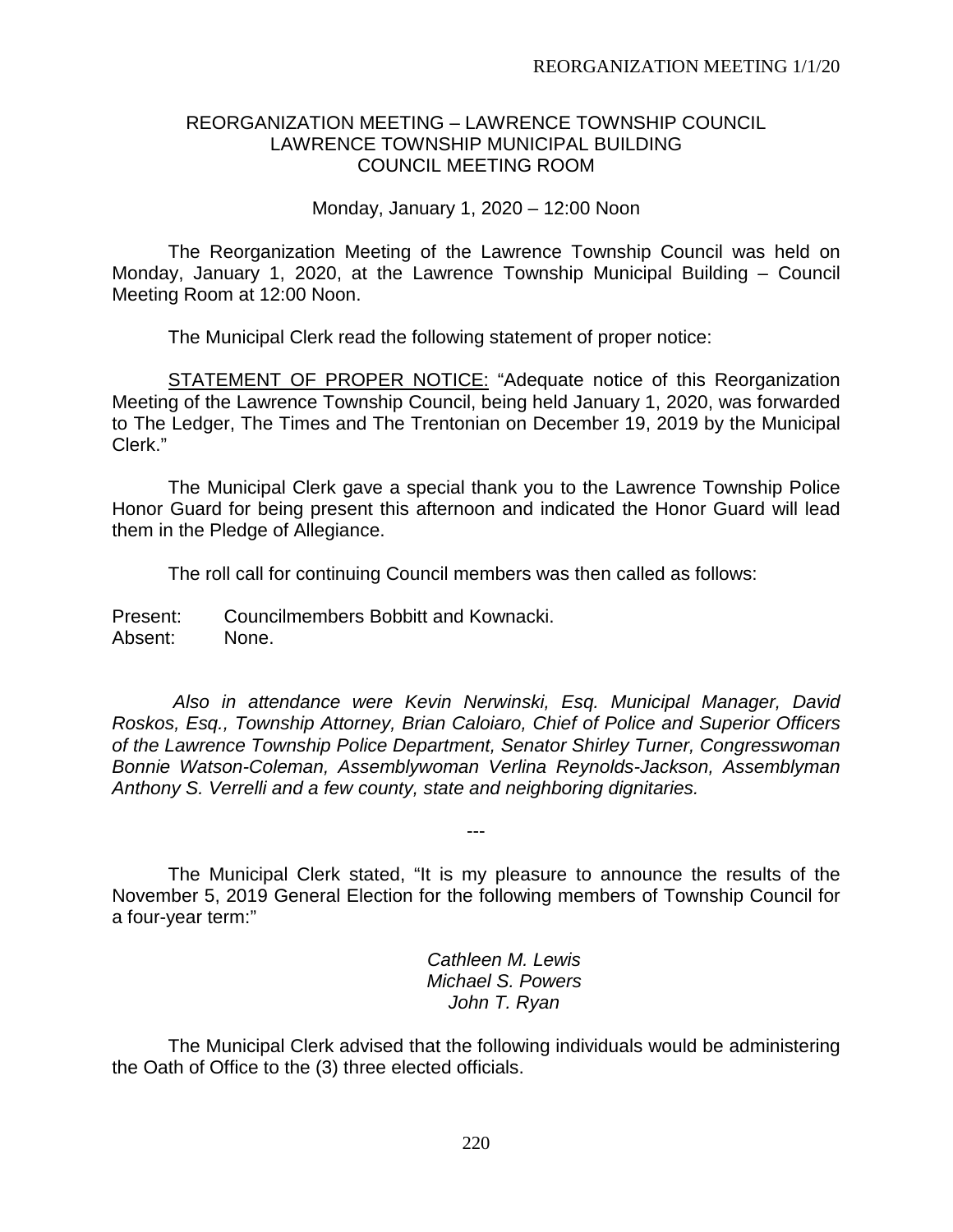- Assemblywoman Verlina Reynolds-Jackson administered the Oath of Office to Ms. Lewis.
- Mercer County Surrogate Diane Gerofsky administered the Oath of Office to Mr. Powers.
- Assemblyman Anthony S. Verrelli administered the Oath of Office to Mr. Ryan.

The Municipal Clerk called for nominations for Office of Mayor for a two-year term ending December 31, 2021

Mr. Bobbitt nominated James S. Kownacki for the Office of Mayor, and Ms. Lewis seconded the nomination. Councilman Powers moved to close nominations.

The Municipal Clerk asked if there were any other nominations. There being none, Ms. Norcia declared the nominations closed and asked Deputy Clerk Tonya Carter to call the roll for the nomination of James Kownacki as Mayor.

#### RECORD OF VOTE

| <b>COUNCIL</b>      | <b>AYE</b>   | <b>NAY</b> | <b>PRESENT</b> | <b>ABSENT</b> | <b>ABSTAIN</b> | <b>MOVE</b> | <b>SECOND</b>              |
|---------------------|--------------|------------|----------------|---------------|----------------|-------------|----------------------------|
| <b>Mr. Bobbitt</b>  | <br>Λ        |            |                |               |                |             |                            |
| Ms. Lewis           | $\mathbf{r}$ |            |                |               |                |             | $\boldsymbol{\mathcal{L}}$ |
| <b>Mr. Powers</b>   | A            |            |                |               |                |             |                            |
| Mr. Ryan            | Λ            |            |                |               |                |             |                            |
| <b>Mr. Kownacki</b> | Λ            |            |                |               |                |             |                            |

Colonel Robert E. Watson, United States Army Retired, administered the Oath of Office to Mayor Kownacki.

---

# **Mayor Kownacki' s Mayoral remarks:**

"I want to wish everyone a "Happy New Year" and thanked everyone for coming out today. I want to thank my colleagues on Council for giving me the opportunity to be your chosen Mayor for the next two years. And some of the things my colleagues said about me is unbelievable. There is a lot happening here in Lawrence Township, and it is a great Township to live in… grow up in…and open up businesses. The Statement of Works previously talked about is going to take place. Lawrence is one of the best township's you would ever want to live in. The only real thing I am looking forward to doing is, with my team, because I only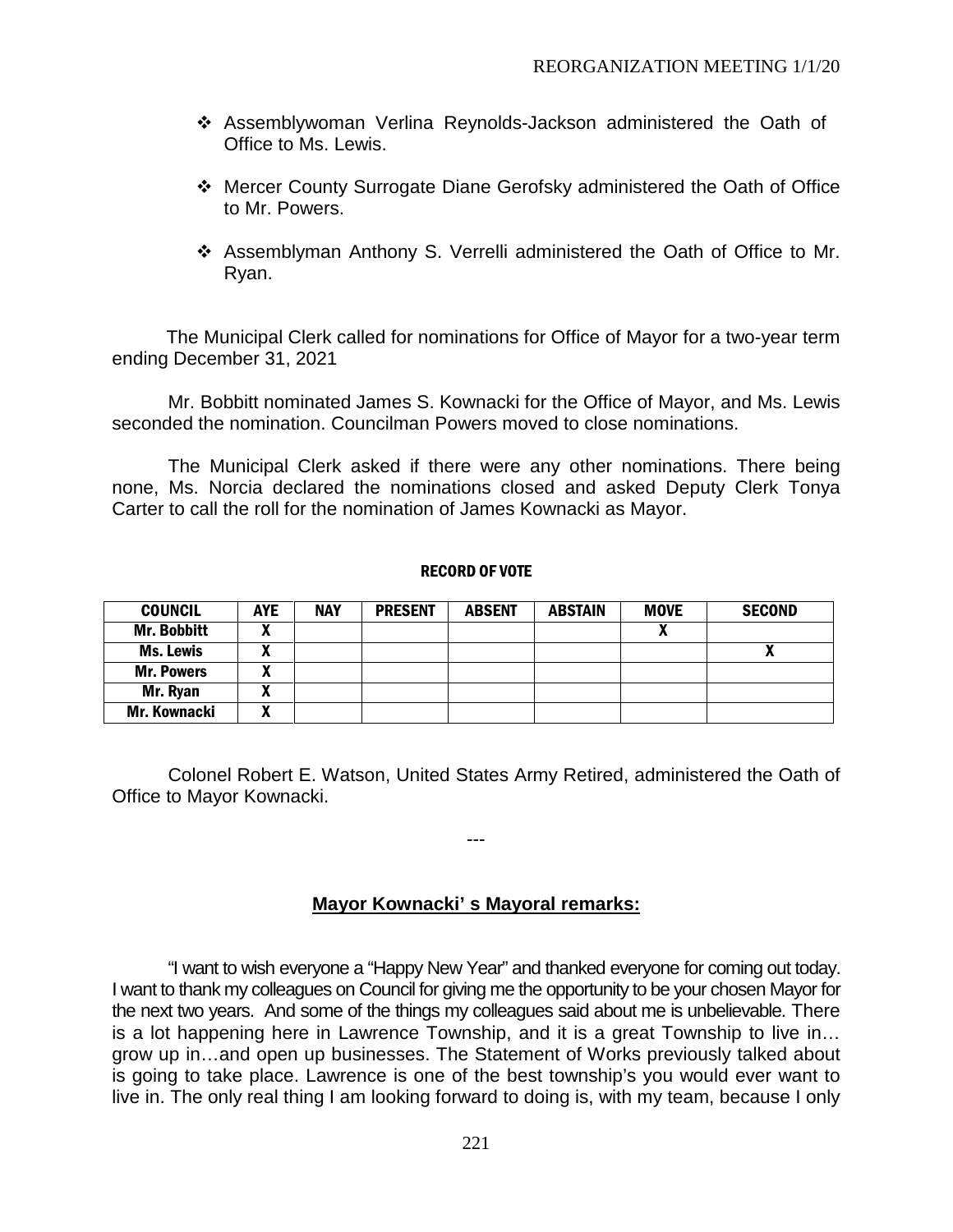have one vote like everybody else, so with one vote I cannot do it by myself, but with the team including our Clerk, our Attorney for Council and definitely our Manager who runs the day-to-day operation here. What I look at is making Lawrence better today than it was yesterday…and everyday forward we make Lawrence a better place. And, I know we can do it as a team and that is what I look forward to...and that is all I have to say. There are items I can bring up, but everyone already knows how great Lawrence Township is and the good things we do, all the community service we have, shared services and I can go on, and on and on.

Thank you for being here, and I will move on so everyone else can talk and get some food downstairs."

---

Mayor Kownacki administered the Oaths of Office to the Chiefs of the Fire Companies as follows:

Chief Kenneth Kandrac Slackwood Fire Company Chief Wayne Hannon, Jr. Lawrence Road Fire Company Chief Raymond Nagy Lawrenceville Fire Company

---

# Public Participation

There was no public participation.

---

#### **Resolutions**

Resolution Nos. 1-20(A) through 23-20(W)) were approved by the following roll call vote:

| <b>COUNCIL</b>        | <b>AYE</b> | <b>NAY</b> | <b>PRESENT</b> | <b>ABSENT</b> | <b>ABSTAIN</b> | <b>MOVE</b> | <b>SECOND</b> |
|-----------------------|------------|------------|----------------|---------------|----------------|-------------|---------------|
| <b>Mr. Bobbitt</b>    | л          |            |                |               |                |             |               |
| Ms. Lewis             | л          |            |                |               |                |             |               |
| <b>Mr. Powers</b>     | A          |            |                |               |                |             | ́             |
| Mr. Ryan              | v<br>"     |            |                |               |                |             |               |
| <b>Mayor Kownacki</b> | v<br>Λ     |            |                |               |                |             |               |

All adopted Resolutions are spread in its entirety in the 2020 Resolution Book.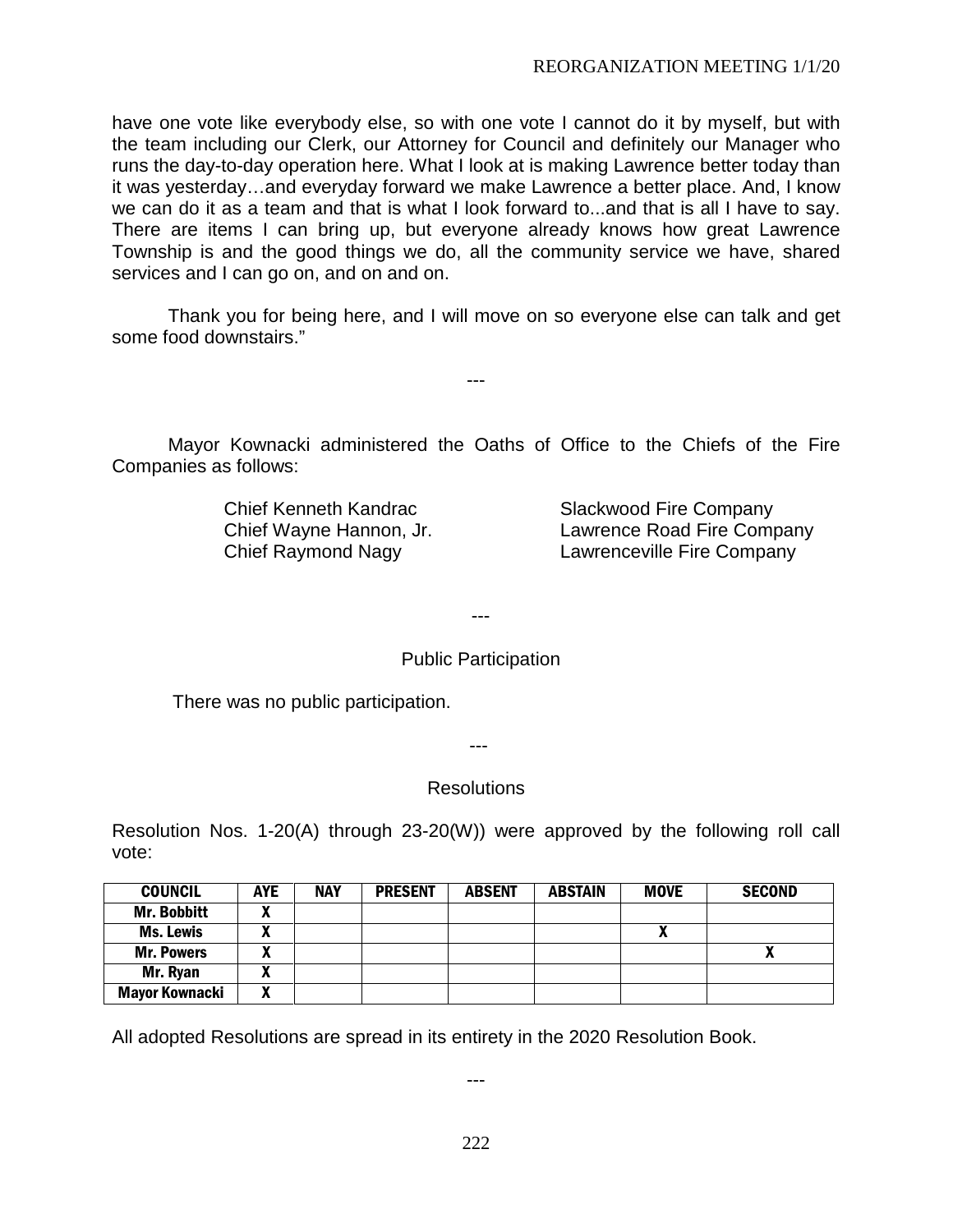Mayor Kownacki asked Council for their closing remarks:

# **Councilmember Powers' remarks:**

"Thank you, Mayor. Happy 2020 everybody! Let me begin by congratulating Jim on his selection as Mayor, echoing the comments earlier by Councilwoman Lewis and Councilman Bobbit. Jim speaks from the heart, and Jim is a Marine that believes in military time so we are going to start exactly on time and finish on time. So, I look forward to that. Jim, this is not your first rodeo and I know you will do a fantastic job as the Mayor. I would also like to recognize and publicly thank Councilman Bobbitt for his two years of service as Mayor of Lawrence Township. Chris is a strong advocate of sustainable practices and during Chris' term as Mayor we received Silver Certification from Sustainable Jersey and that was in no small part due to Chris' leadership. So, Chris, thank you for your two years of service there. I would like to congratulate my two running mates, Councilwoman Lewis and Councilman Ryan on their re-election and election to Council. And, I am looking forward to working with Cathleen, John, Chris and Mayor Kownacki as a team together in moving Lawrence forward. I want to thank the hardest working surrogate in the State of New Jersey, Diane Gerofsky, for swearing me in. Thank you, Diane, for doing that. I want to acknowledge my family, my wife Nancy, my twin sons Christopher and Hunter, my mother Lois, my nephews, Zachary and Kyle. Thank you guys all for coming out. And, thank you to all of you for coming out to celebrate our Reorganization. Thank you!"

**Councilmember Lewis' remarks:**

"And, I appreciate Mayor Kownacki for being so brief that gives us more time to talk. First, 'Happy New Year' to everyone, thank you all for starting your New Year with us today…it means a lot. First, I want to thank the residents of Lawrence for their faith in me. I always said that I run because I want to make our town stronger and better and I believe that we continue to have much untapped potential and it is my hope together that we can find ways to strengthen each other in our community. I would like to thank Mayor Bobbitt for his leadership over the last two years, for helping the Township reach that potential. And, to Mayor Kownacki congratulations and I offer you my full support and assistance in finding those new ways to continue to make Lawrence stronger. I want to thank my family for their support and for understanding why it is important to invest in public service. Someone remarked on how old my children look. I was remembering the first time I was sworn in Abby was 9 months old and sat up here with me because she would not stop crying otherwise. She has come a long way and is sitting nice and patiently or standing nice and patiently.

 $\sim\sim\sim$ 

As I said many time we decided to raise our family in Lawrence because we valued the diversity we found here…diversity in economics, diversity in land use, diversity of thought, of religion, of sexual orientation and of race. And, today, we value those things more than ever. I am going to start briefly with land use and economics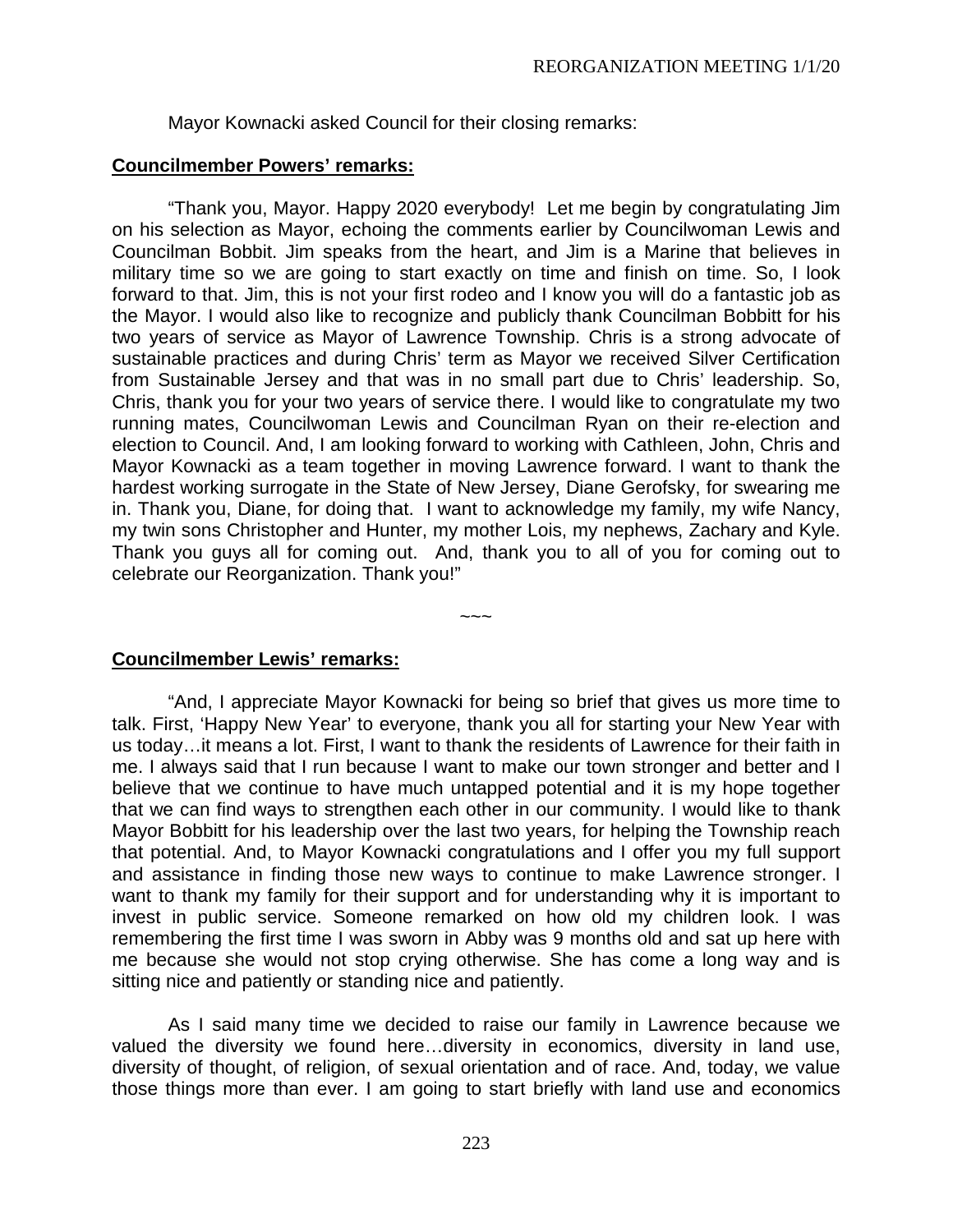because I want to continue to work and grow our local businesses and to protect our resources. This Council has done a wonderful job of that over the last few years and I know that we can continue to do that. Lawrence is a place that has seen several projects come to completion and I know that will continue to support our local economy. But, today I want to focus briefly on all those other diverse aspects. Too many times over the last year we have had to declare that "hate has no home here". I know that in this room and in this community that there is support, and that there is love. And, I know together we can value our differences and standup for our leaders. So, today I am recommitting myself, not just to respecting and encouraging diversity but to finding ways to understand my neighbor's perspectives and I am asking each of you to join me to have a community conversation, to better understand the struggles and impact that stereotypes, microcosms, historic perspectives and personal experiences have on our neighbors. To talk candidly and to ask the tough questions so that we can combat not just hate speech… but hate itself. I am proud of the strides we have made but I also know we must go further.

Just a few weeks ago I spoke to my daughter's 3<sup>rd</sup> Grade class about being an elected official and about the responsibilities of citizenship. I told them the most important part of either job was to listen, to act in the best interest of the whole not just yourself and be honest with each other. As I start my 3<sup>rd</sup> term I promise to each of you and to all the rest of the residents of this township to listen, to find common ground and to be open and transparent with our residents. As a citizen I commit to the same and hope you all will join me. Thank you!"

~~~

**Councilmember Ryan's remarks:**

"Welcome everyone, and Happy New Year! I like to thank Assemblyman Verrelli for swearing me in today. And, how ironic it is; who would have thought just months ago while on the campaign trail Anthony was swearing at me and now he is swearing me in. Also, Assemblywoman Verlina Jackson, "congratulations" on your win, to you both. I would also like to thank all the dignitaries who took their time out for New Year's Day to attend the ceremony. I would also like to thank the Mayor, Council, Municipal Manager Mr. Kevin Nerwinski, our Clerk, Kathy Norcia, Ms. Tonya, and last but not least our Attorney, Dave Roskos. A special thanks to our Police Chief, Brian Caloiaro, and our fine officers… the Honor Guard. Thank you so much for that. Also, our firefighters, EMT's, and municipal employees; they all do a great job in moving our town forward. I would be remised if I did not recognize my wife, Linda, my three daughters, Becca, Megan and Hannah, along with our two grandsons, Asher (hey buddy) and Elijah in the back. And, my stepmother, Phyllis Godley, also is here. And, I am pleased to have my sibling here along with my neighbors and friends. My brother Frank, my sister Helen and brother-in-law, my niece Jackie…I could just go on; but, I really appreciate it. I appreciate all the support.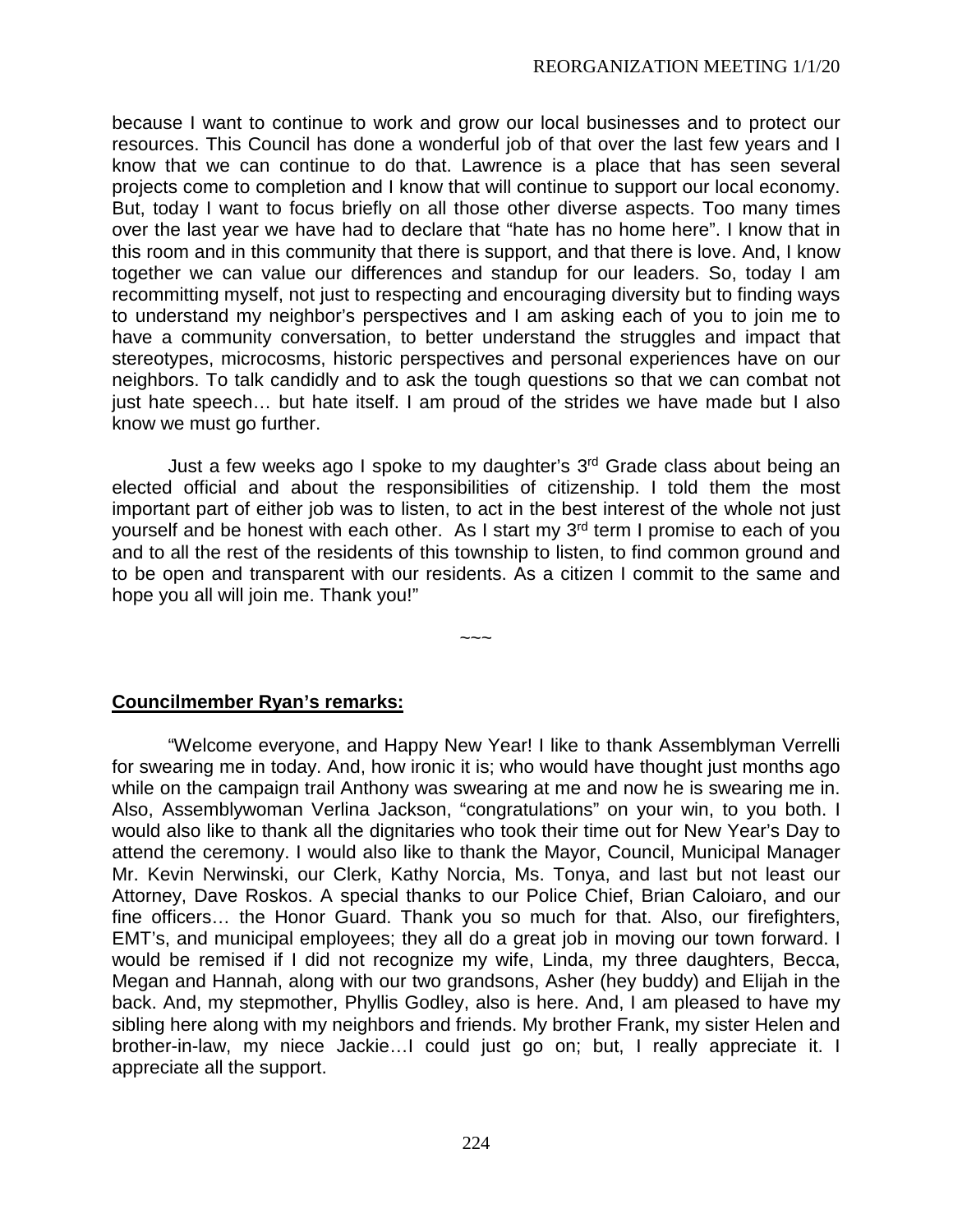I am a retired Teamster with Local 177, with their support, Bob Charny, the President, even though I retired 3 years ago, UPS, I still talk to them weekly and go out to lunch. When you have a union brother or sister you have a friend for life you can call up...I am in pain and in need and they are there…it is great. Also, John Sweeney, AFL-CIO. I want to thank them, also, my running mates, Cathleen Lewis and Michael Powers, special thanks. Also, please raise your hand, Eric Puliti, for his tireless work and our treasurer, Charlie Lavine, please raise your hand. Thank you for all the work you have done. Ed Wiznitzer, please raise your hand, and former mayor, Greg Puliti.

I am here today due to many of the residents who voted for me and I say "thank you" it is an honor and a privilege to serve on Council and I promise to do my very best. I look forward to working with the Mayor, newly appointed Jim Kownacki, Council, Municipal Manager, Clerk, and Attorney. I think it is really going to be a great 2020, and we are moving in the right direction. I am very proud to be part of the Save the Colonial Lake effort we were very persistent in preserving the beauty of the lake and the hard work really paid off. In fact that is where I started almost two years ago, going to meetings, showing up - planning boards, zonings and got interested. So, it was not just put my name on the ballot. So, it has been a lot of hard work going to every meeting and it was like what are you doing here then it was like Hi John. So, it was a lot of hard work involved in that.

I will not go into receiving our Silver Certification rating because Michael, Councilman Powers, already brought that up which is really good. What are we…one of 51 municipalities that received the Silver which is really good on that and if you look outside you will see all the solar 80 to 90 percent of the building being powered by solar which is a big accomplishment on that. I want to thank everyone again for the vote of confidence and I promise that I will work hard for all for all the residents of Lawrence. Once again, "Have a Happy and Healthy New Year". And, here is to the beginning on a new decade. Thank you so much!"

**Councilmember Lewis' remarks:**

"I failed in trying to get through that, I got distracted and I failed to thank folks, the elected folks in the audience and Assemblywoman Verlina Jackson for swearing me in, and for my running mates for their work and all of our staff. So, thank you so much… and our police officers. Thank you!"

---

---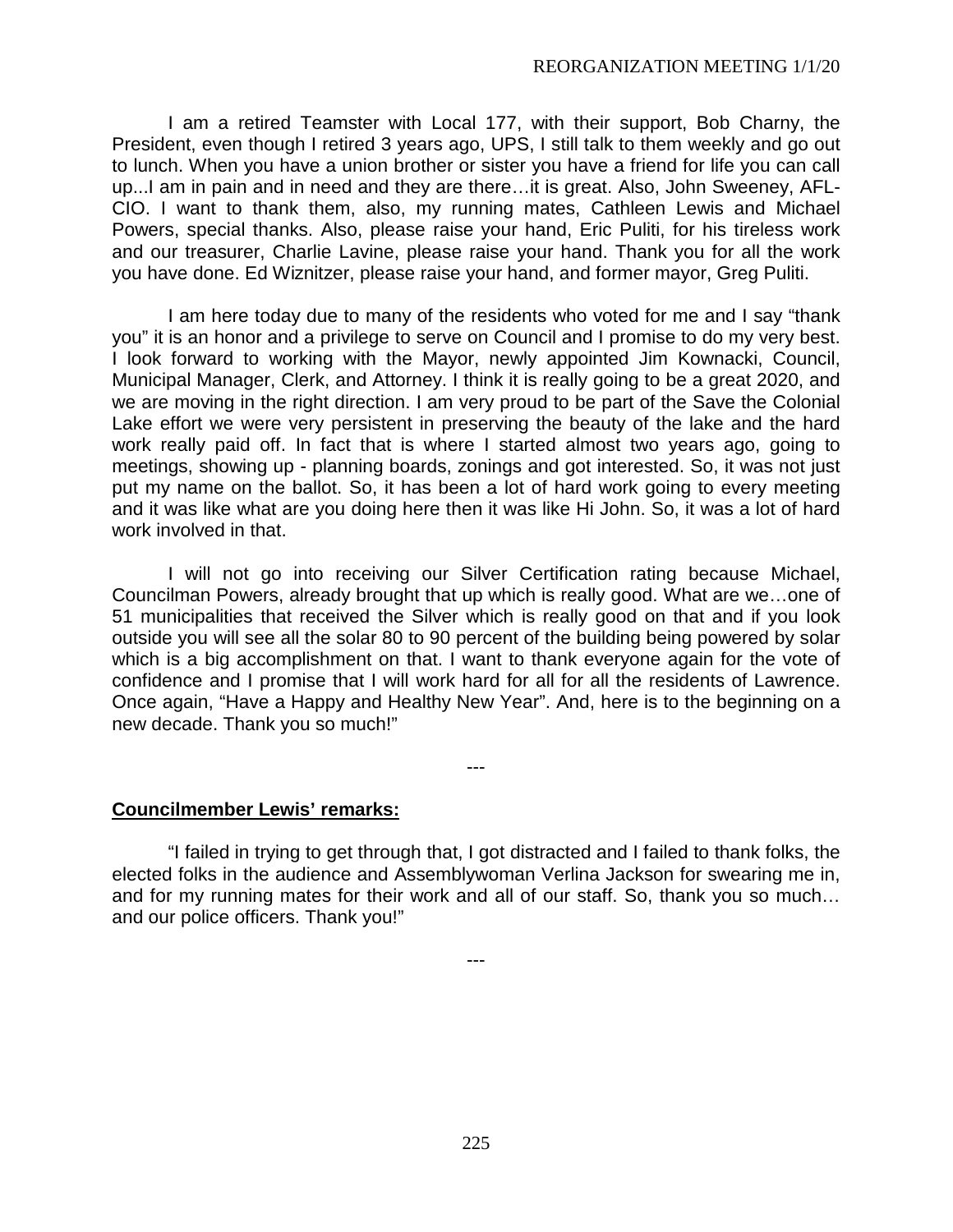### **Councilmember Bobbitt's remarks:**

"I think for me the last 24 hours have been really informative sort of about my path in life. I just took a redeye back from San Francisco so that I would not miss this amazing event. I had a wonderful time in San Francisco but it also reminded me…well let me back up and say I always know I am having a really great vacation when it comes to a point where I say to myself I really want to go home…because I miss it. And, Lawrence Township is a place I miss…this is my home now. I am just looking out at this group of people; I think to myself 15 years ago I did not know any of you…not a one. Maybe, even 5 years ago I did not know most of you but we somehow forged a bond. I look at our Police Chief, I swore you in Brian, and we went through some tough times this past year. But, one of the things that kept me going through those tough times is that I know you and the police force do an amazing job. That you are fair and just, much like our Mayor you call it like you see it, you do not embellish, you do not play into certain things…you just do the job and get it done. So, I appreciate that you made my life easier. And, there are a lot of people here, municipal employees, who again do the job that make Lawrence Township better and I appreciate that. I appreciate the elected officials that are outside of Lawrence, our Assembly people, our Surrogate, I believe I saw our State Senator and our Congresswoman…I appreciate all that you do…I appreciate all the support you have given me over the years that makes my job easier. So, I just want to conclude before I sort of fall to sleep, having not really slept on the plane, I look forward to working with the four of you. I think one of the things I find really special about this Council is our collegiality; but, at the same time we all have different perspectives and I think it is that sort of multitude of perspectives that is going to make us and help us to do some amazing things this year and the next couple of years…so I am looking forward to it. Let's get to work…"

#### **Mayor Kownacki's closing comments**:

---

In closing, Mayor Kownacki stated he would like to thank all the elected officials who showed up today, and indicated he knows that they have other obligations they have to get to and other swearings in they have to be at. He then thanked them for all of their support and he looks forward to working with them. He thanked his family, his two sisters that are present, his daughter, son-in-law, his brother-in-law, nephew, cousin, for being present today. He gave a special thank you to his wife, his backbone of all of this, and indicated she has her own battle that she is dealing with but she is always there to get him through. And, he would like to extend a very special thank you to the little one who puts a smile on his face when he sees her… she gives him a hard time when they are doing their math after work…but always makes him happy.

Mayor Kownacki stated he would also like to thank Lawrence Township Democratic Club for providing the refreshments, their president, Greg Puliti, for being here today and setting it up and announced immediately following the meeting all are invited to the reception and refreshments in the Lower Level Conference room sponsored by the Lawrence Township Democratic Club.